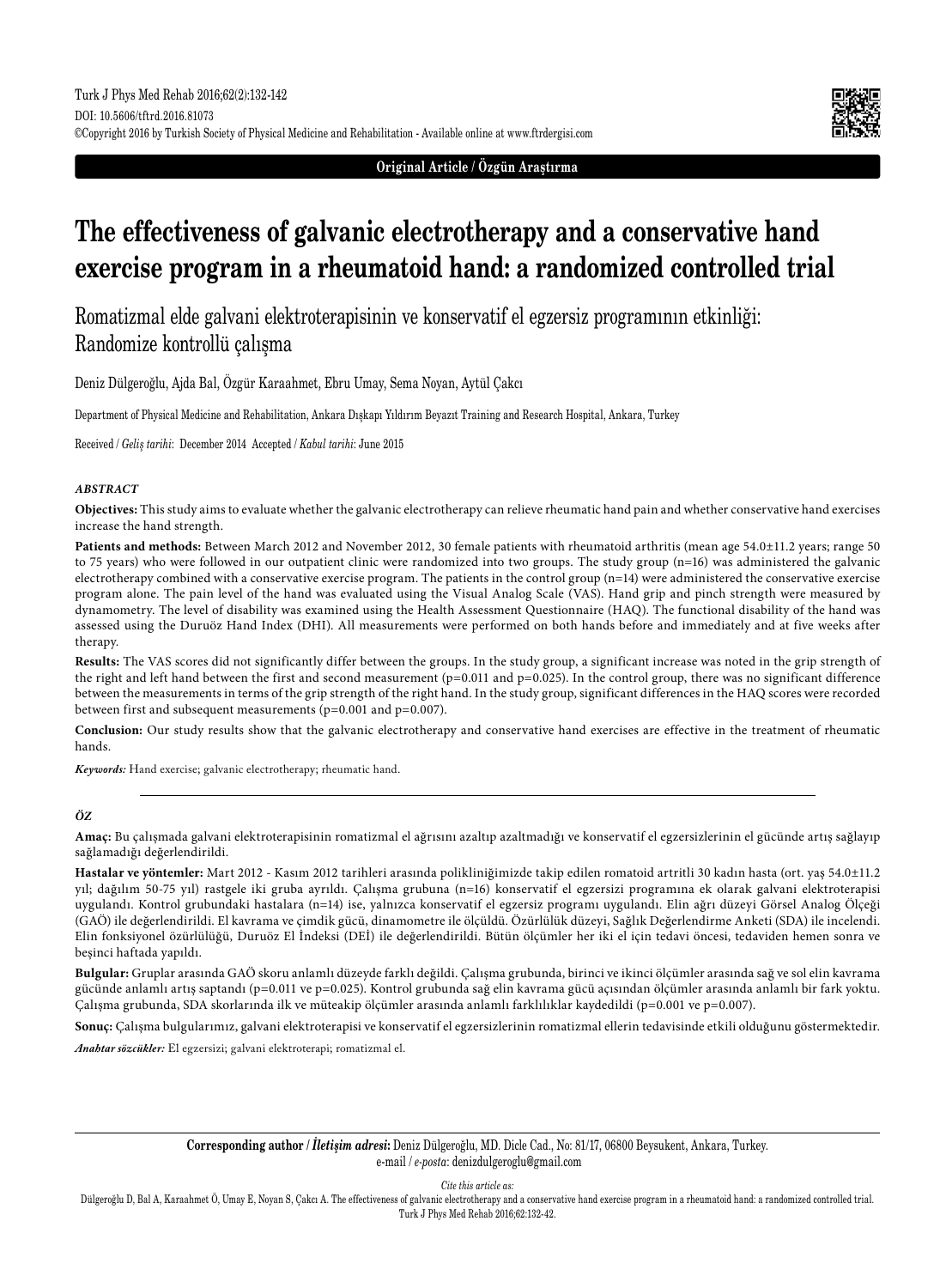Rheumatoid arthritis (RA) is a chronic disease that can lead to loss of joint range of motion (ROM) in the joints of the hands and wrists, decreased muscle strength, joint damage, and deformity. The hands are symmetrically affected in the first two years of the disease, which is considered the early phase.<sup>[1]</sup> Disease progression leads to the loss of hand function, decreased joint ROM, and decreased grip strength caused by the decrease in muscle strength.[2] The main focus of therapy is to prevent joint deformity, maintain joint functions, control inflammation and provide pain relief.[3]

In the management of RA, electrotherapy and hand exercises appear as additional therapy options where non-steroidal anti-inflammatory drugs (NSAIDs), disease modifying anti-rheumatic drugs (DMARDs), and biological agents are insufficient.<sup>[4,5]</sup> In clinical practice, the effectiveness of electrotherapy is limited in the management of RA. Although there are studies in the literature that utilized transcutaneous electrical nerve stimulation (TENS) to relieve joint pain in RA, no studies were found that employed galvanic electrotherapy.[6-8]

Some studies of RA report an improvement in hand grip and joint stiffness with hand exercises,<sup>[3,4,9]</sup> whereas other studies do not show the efficacy of hand exercises.[10] It is generally accepted that resting in the acute phase and hand exercises in the chronic phase improve grip strength and the extension capacity of the wrists and fingers leading to better hand function.<sup>[11]</sup>

The aim of this study was to improve joint ROM, hand grip strength, and dexterity with hand exercises, and to provide pain relief with galvanic electrotherapy. This study aimed to evaluate and compare the effectiveness of electrotherapy and conservative hand exercises program (CEP).

# **PATIENTS AND METHODS**

Patients who had been diagnosed with RA according to the criteria of the American Rheumatism Association (ACR) and who attended outpatient clinics for follow-up visits between March 2012 and November 2012 were included in the study.<sup>[12]</sup> The present study was designed as a prospective randomized controlled study. The study was approved by the Ethics Committee of the Hospital with assessment number 01/02 dated 27.02.2012. A written informed consent was obtained from each patient. The study was conducted in accordance with the principles of the Declaration of Helsinki.

A total of 33 female patients, who had chronic RA, a moderate Disease Activity Score 28 (DAS28: 3.2-5.1), disease duration of at least one year, right hand dominance, and who had been on the same medical therapy for the last six months, were assigned to two groups. The patients were randomly allocated by restricted randomization, and a table of random numbers was prepared by the first author in the beginning. One patient in the study group did not tolerate the therapy due to increased pain in the first session of electrotherapy. Two patients in the control group did not return for second visit. These patients were excluded. The study was completed with 30 patients (mean age  $54.0 \pm 11.2$  years; range  $50$  to  $75$  years) (Figure 1).

Patient data including disease duration, DMARDs and NSAIDs used, rheumatoid factor (RF), erythrocyte sedimentation rate (ESR), and C-reactive protein (CRP) was recorded.

# **Clinical evaluation**

During the physical examination, the joints of the hands were evaluated for tenderness (TJ), swelling (SJ) and for the presence of hand deformities. The pain level of the patients was evaluated using 0-100 mm visual analog scale (VAS), and a patient global assessment (PGA) questionnaire was administered. The disease activity was determined with DAS28. The level of disability was investigated using the Health Assessment Questionnaire (HAQ).<sup>[13]</sup> The functional disability of the hand was evaluated using the Duruöz Hand Index (DHI), which was developed by Duruöz et al.<sup>[14]</sup> in 1996, and consists of 18 questions related to hand and wrist function. The answers are scored on a scale from 0-90.

Joint mobility was measured as: *(i)* flexion deficit of digits 2-5 as the distance in millimeters from palmar crease to the distal point of digits; *(ii)* extension deficits



**Figure 1.** Galvanic current treatment.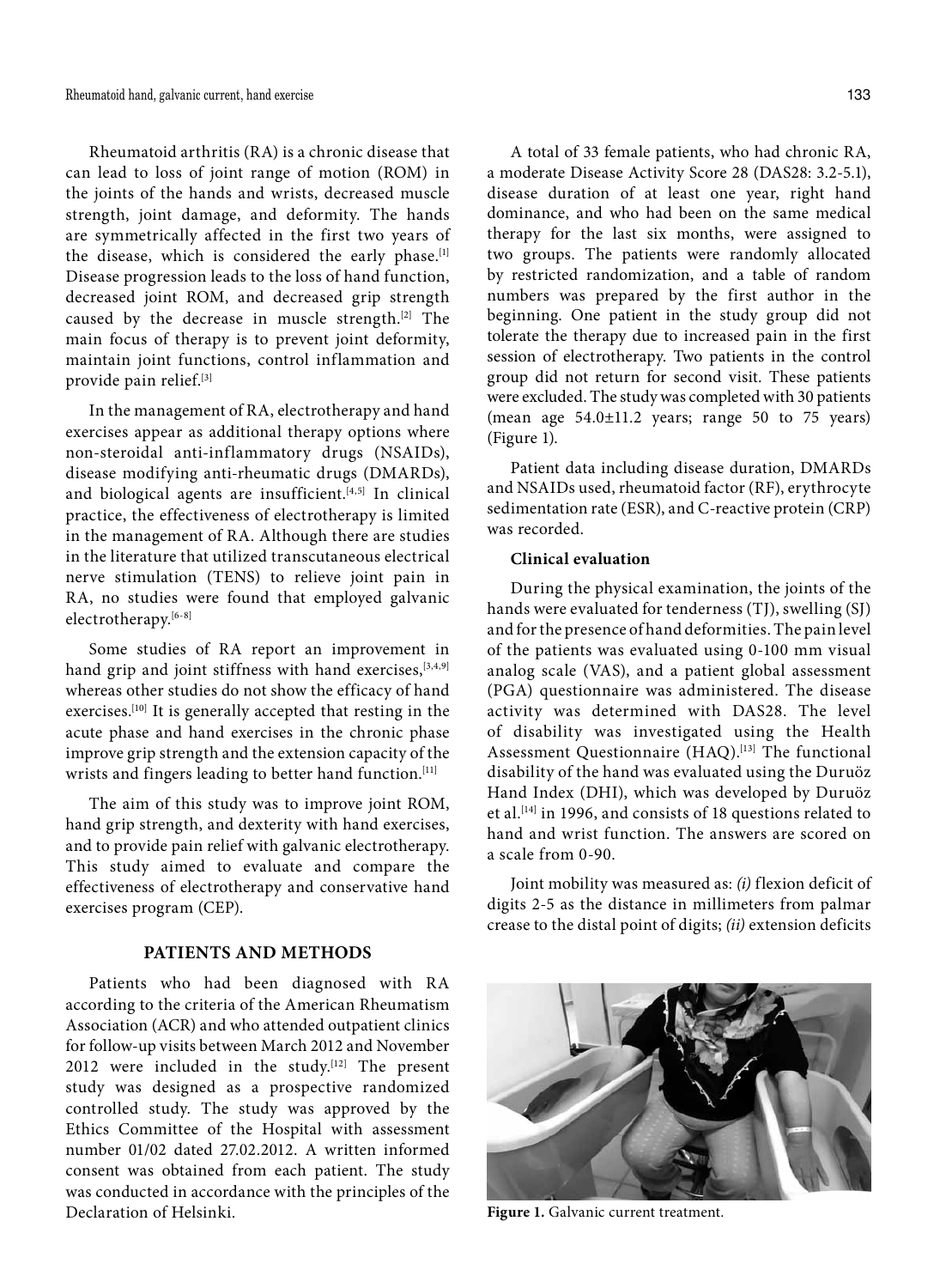of digits 2-5 as the distance in millimeters from the distal point of the nail bed of the extended fingers to a table where the patients rested their hand in a supinated position; *(iii)* opposition deficit of digit 1 as the distance between the tip of the thumb and the base of digit 5; and *(iv)* wrist mobility as palmar and dorsal flexion of the wrist measured with a goniometer.  $[15]$ 

Grip strength (GS) was measured using a Jamar dynamometer (Fabrication Enterprises Inc., Irvington, NY, USA). Pinch strength (PS) (tip-to-lateral) was measured using a Baseline hydraulic pinch gauge (Fabrication Enterprises, Inc., Elmsford, NY, USA).<sup>[16]</sup> Grip strength was measured while the patient was seated with the elbow flexed at a 90° angle. The palm was turned inward toward the body, and the total inner hand surface grasped the dynamometer handle. Lateral pinch strength measurements were performed with the palm facing medially while force was exerted between the pad of the thumb and the opposing lateral side of the middle phalanx of the index finger through the opposing surfaces. Grip strength and PS measurements were repeated three times in each session, and the average of the three measurements was recorded in kilograms.

Dexterity was evaluated using the Nine Hole Peg Test (NHPT). Patients were asked to take nine pegs from a container, and place them in the holes, as quickly as possible, and then remove the pegs from the holes, and place them back in the container. A trial was performed for each hand before the test was performed, and a stopwatch was used to measure time. Dexterity was considered when the test time was above 20 seconds.<sup>[17]</sup>

The assessments and measurements (M) of the patients were arranged as if each patient had been evaluated by a single author. A total of 30 patients were evaluated by three authors. Each measurement was repeated three times for each hand at baseline (M1), at the end of two weeks when the therapy was completed (M2), and during the control visit at five weeks (M3).

## **Interventions**

In the study group (n=17), a 1.5 mA galvanic electrotherapy (Electra, Chirana Progress) was applied to both hands in a water tank for 20 minutes a day for a duration of 10 days in the physical therapy clinic (Electra, Chirana Progress) (Figure 1). In addition, the patients were administered CEP twice a day for a duration of 10 days and each exercise was repeated three times<sup>[18]</sup> (Appendix). The control group only performed CEP at home.

## **Statistical analysis**

The analysis of the data was performed using PASW for Windows version 17.0 software package (SPSS Inc., Chicago, IL, USA). The continuous variables were evaluated using the Shapiro-Wilk test to determine whether or not they exhibited normal distribution. In the descriptive statistics, the data was expressed as mean  $\pm$  standard deviation for continuous variables, and as frequencies and percentages (%) for nominal variables using the chi-square test. Statistically significant differences in repeated measurements within the groups were evaluated using the Friedman test and Wilcoxon signed rank test. The Bonferroni correction was used to control possible type I errors in intra-group comparisons (p<0.05). Statistically significant differences between the groups in terms of normal undistorted continuous variables were analyzed with the Mann-Whitney U test. On the other hand, the significance of difference for nominal variables was analyzed using Fisher's exact test. Values of p<0.05 were considered statistically significant.

# **RESULTS**

Demographic and clinical features of the groups and the medications administered are shown in Table 1. The mean disease duration was 11.31±8.32 years in the study group, and 12.35±6.24 years in the control group; the mean DAS28 score was 3.94±0.87 in the study group and 3.65±0.79 in the control group. There were no differences between the groups in terms of the clinical features and the measurements at baseline. The number of NSAIDs used in the control group was significantly higher (p=0.017), and pain score was significantly lower (p=0.005).

Hand deformities, flexion, extension, opposition deficit measurements of the hands, and ROM measurements are shown in Table 2. There was no statistically significant difference between the two groups  $(p>0.05)$ .

In the comparison of measurements before and after therapy and control measurements in the study group, changes in the number of TJ were significantly different between M1 and M2 and M3 (p=0.007, p=0.009, respectively), and there was no significant difference between M2 and M3 (p=0.414). In terms of SJ, only the difference between M1 and M3 was significant (p=0.029). In terms of HGD, there was a significant difference between M1 and M2 (p=0.004), but M2 and M3 were equal (p=0.996). In terms of VAS, the differences between M1 and the other M were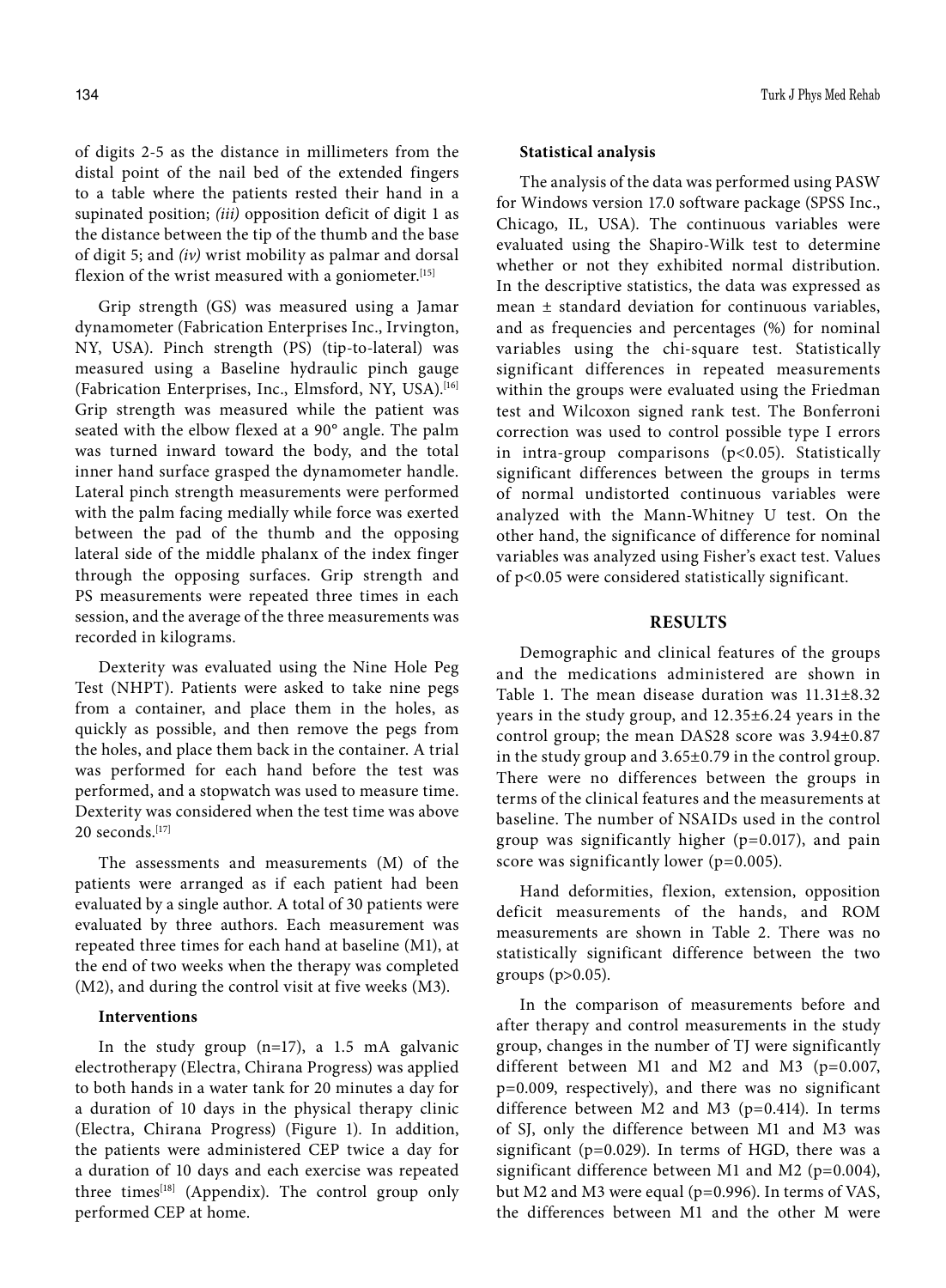|                                 |             |              | Study group $(n=16)$ |                |    |      | Control group $(n=14)$ |                |       |
|---------------------------------|-------------|--------------|----------------------|----------------|----|------|------------------------|----------------|-------|
|                                 | $\mathbf n$ | $\%$         | Median               | Min.-Max.      | n  | $\%$ | Median                 | Min.-Max.      | p     |
| Age (years)                     |             |              | 55.00                | 50.00-75.00    |    |      | 51.5                   | 51.00-68.00    | 0.560 |
| Disease duration (years)        |             |              | 11.00                | 1.00-25.00     |    |      | 11.00                  | 5.00-30.00     | 0.677 |
| NSAIDs                          | 8           | 50           |                      |                | 13 | 92.9 |                        |                | 0.017 |
| Methotrexate                    | 6           | 37.5         |                      |                | 6  | 42.9 |                        |                | 1.000 |
| Sulfasalazine                   | 6           | 37.5         |                      |                | 8  | 57.1 |                        |                | 0.464 |
| Leflunomide                     | 5           | 31.3         |                      |                | 4  | 28.6 |                        |                | 1.000 |
| Hydroxychloroquine              | 10          | 62.5         |                      |                | 5  | 35.7 |                        |                | 0.272 |
| Colchicine                      | $\theta$    | $\mathbf{0}$ |                      |                |    | 7.1  |                        |                | 0.467 |
| Disease Activity Score 28       |             |              | 4.10                 | $2.10 - 5.60$  |    |      | 3.53                   | 2.38-5.20      | 0.244 |
| Hand pain (VAS=0-100 mm)        |             |              | 50.00                | $0.00 - 70.00$ |    |      | 22.50                  | $0.00 - 90.00$ | 0.005 |
| Health assessment questionnaire |             |              | 1.50                 | $0.12 - 2.30$  |    |      | 1.05                   | $0.15 - 2.50$  | 0.559 |
| Duruöz hand index               |             |              | 17.50                | $2.00 - 62.00$ |    |      | 17.50                  | $0.00 - 57.00$ | 0.739 |

**Table 1.** Distribution and comparison of demographic data, disease, and functional characteristics of patients according to group

Min.: Minimum; Max.: Maximum; NSAIDs: Non-steroidal anti-inflammatory drugs; VAS: Visual analog scale.

significant ( $p=0.001$ ,  $p=0.013$ , respectively), but there was no significant difference between M2 and M3 (p=0.157). In terms of HAQ, the differences between M1 and other measurements were significant (p=0.001, p=0.007, respectively), but there was no significant difference between M2 and M3 (p=0.763).

In terms of DHI, the differences between M1 and the other measurements were significant (p=0.006, p=0.001, respectively), but there was no significant difference between M2 and M3 (p=0.366).

A significant increase was found in the right hand GS between M1 and M2 (p=0.011). There was a

**Table 2.** Distribution and comparison of hand deformities, range of motion, grip strength, hand dexterity and hand functional status of patients according to group at baseline

|                                    |                |      | Study group $(n=16)$ |               |                |                  | Control group $(n=14)$ |               |               |
|------------------------------------|----------------|------|----------------------|---------------|----------------|------------------|------------------------|---------------|---------------|
|                                    | $\mathbf n$    | $\%$ | Median               | Min.-Max.     | $\mathbf n$    | $\%$             | Median                 | Min.-Max.     | $\mathcal{P}$ |
| Patients with hand deformity       |                |      |                      |               |                |                  |                        |               |               |
| Swan neck deformity (RH)           | 2              | 12.5 |                      |               | 0              | $\boldsymbol{0}$ |                        |               | 0.233         |
| Swan neck deformity (LH)           | $\overline{c}$ | 12.5 |                      |               | $\mathbf{0}$   | $\mathbf{0}$     |                        |               | 0.233         |
| Ulnar deviation (RH)               | 2              | 12.5 |                      |               | 1              | 7.1              |                        |               | 0.507         |
| Ulnar deviation (LH)               | 2              | 12.5 |                      |               | 1              | 7.1              |                        |               | 0.507         |
| Boutonniere deformity (RH)         | 4              | 25.0 |                      |               | 3              | 21.4             |                        |               | 0.584         |
| Boutonniere deformity (LH)         | 3              | 18.8 |                      |               | 1              | 7.1              |                        |               | 0.384         |
| Z deformity (RH)                   | 3              | 18.8 |                      |               | $\overline{c}$ | 14.3             |                        |               | 0.538         |
| Z deformity (LH)                   | 3              | 18.8 |                      |               | $\overline{c}$ | 14.3             |                        |               | 0.538         |
| Interosseous atrophy (RH)          | 4              | 25.0 |                      |               | $\mathfrak{Z}$ | 21.4             |                        |               | 0.584         |
| Interosseous atrophy (LH)          | 3              | 18.8 |                      |               | $\overline{3}$ | 21.4             |                        |               | 0.532         |
| Deficit (cm)                       |                |      |                      |               |                |                  |                        |               |               |
| Flexion (RH)                       |                |      | 0.65                 | $0.0 - 23.50$ |                |                  | 1.00                   | $0.00 - 3.00$ | 0.768         |
| Flexion (LH)                       |                |      | 0.50                 | $0.0 - 2.60$  |                |                  | 0.50                   | $0.00 - 2.50$ | 0.579         |
| Extension (RH)                     |                |      | 0.00                 | $0.0 - 3.00$  |                |                  | 0.00                   | $0.00 - 3.00$ | 0.470         |
| Extension (LH)                     |                |      | 0.00                 | $0.0 - 3.00$  |                |                  | 0.00                   | $0.00 - 3.00$ | 0.557         |
| Opposition (RH)                    |                |      | 0.00                 | $0.0 - 1.70$  |                |                  | 0.00                   | $0.00 - 0.00$ | 0.094         |
| Opposition (LH)                    |                |      | 0.00                 | $0.0 - 1.70$  |                |                  | 0.00                   | $0.00 - 0.00$ | 0.094         |
| Range of motion                    |                |      |                      |               |                |                  |                        |               |               |
| Wrist palmar flexion (degree) (RH) |                |      | 50.00                | 10.00-70.00   |                |                  | 50.00                  | 32.00-80.00   | 0.967         |
| Wrist palmar flexion (LH)          |                |      | 52.50                | 20.00-80.00   |                |                  | 55.00                  | 21.00-90.00   | 0.530         |
| Wrist dorsal flexion (RH)          |                |      | 45.00                | 30.00-65.00   |                |                  | 42.50                  | 27.00-70.00   | 0.882         |
| Wrist dorsal flexion (LH)          |                |      | 40.00                | 25.00-80.00   |                |                  | 42.50                  | 20.00-80.00   | 0.631         |
| Grip strength (kg) (RH)            |                |      | 17.00                | 10.20-25.83   |                |                  | 18.00                  | 5.10-23.60    | 0.950         |
| Grip strength (kg) (LH)            |                |      | 14.83                | 3.33-23.33    |                |                  | 16.49                  | 4.60-25.00    | 0.603         |
| Pinch strength (kg) (RH)           |                |      | 5.41                 | 2.33-9.16     |                |                  | 5.83                   | 2.50-8.16     | 0.723         |
| Pinch strength (kg) (LH)           |                |      | 4.73                 | 2.16-8.33     |                |                  | 5.30                   | 2.20-7.83     | 0.429         |
| Nine hole peg test (second) (RH)   |                |      | 23.27                | 18.00-28.63   |                |                  | 22.63                  | 17.59-28.30   | 0.145         |
| Nine hole peg test (LH)            |                |      | 24.45                | 17.64-32.80   |                |                  | 22.43                  | 18.85-25.83   | 0.058         |

Min.: Minimum; Max.: Maximum; RH: Right hand; LH: Left hand; p<0.05 statistically significant.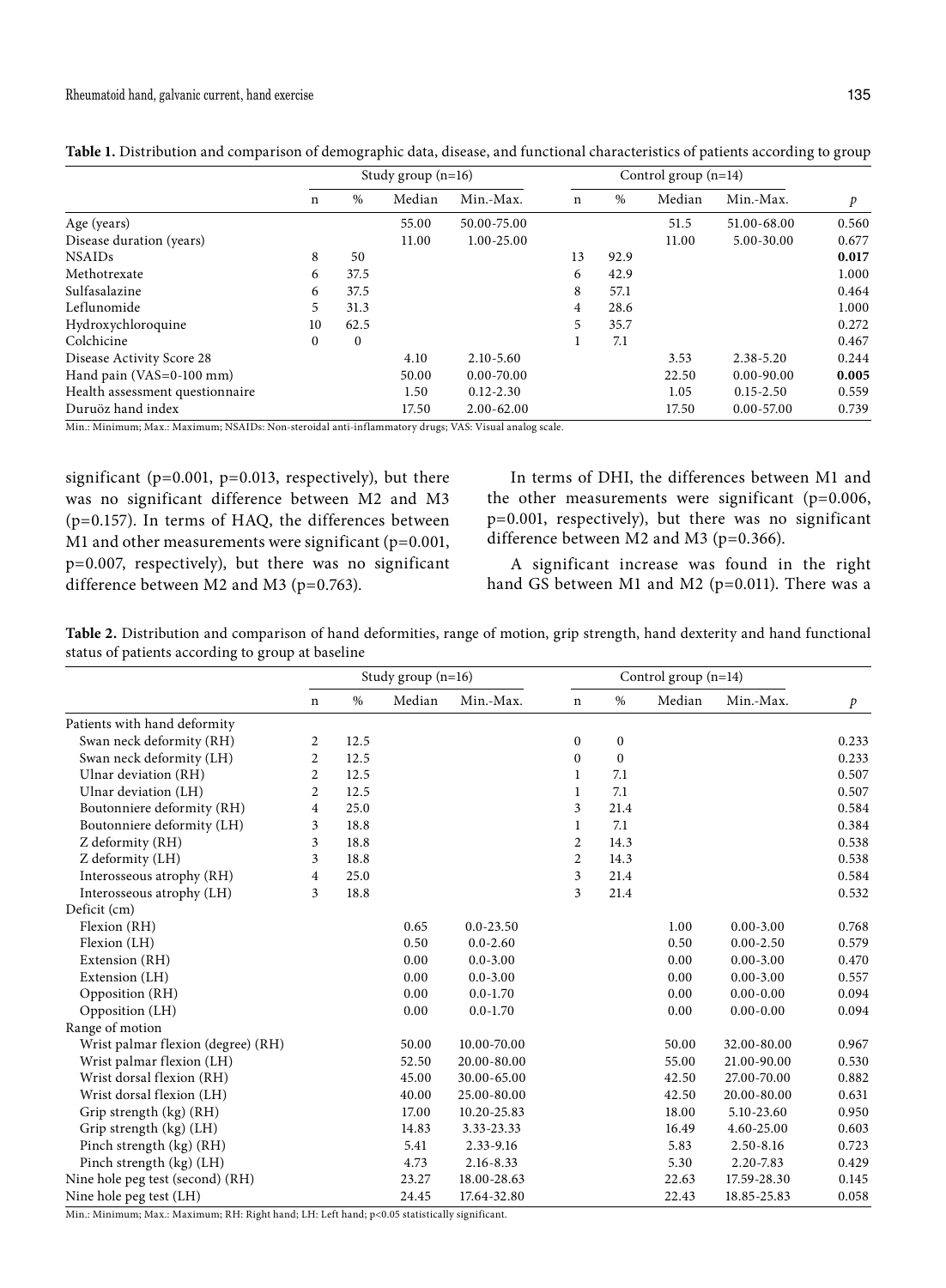significant increase in the left hand GS between M1 and M2 (p=0.003). A significant increase was found in the right hand PS between M1 and M2 ( $p=0.025$ ). A significant increase was found in the left hand PS between M1 and M3 (p=0.043).

In terms of NHPT in the right hand, only the difference between M1 and M2 was significant (p=0.016). In terms of NHPT in the left hand, the differences between M1 and other measurements were significant ( $p=0.001$ ,  $p=0.005$ , respectively), but there was no significant difference between M2 and M3  $(p=0.796)$ .

There was no significant difference between M1, M2 and M3, as well as between M2 and M3 in terms of right hand flexion deficit. In terms of flexion deficit in the left hand, the differences between M1 and other measurements were significant (p=0.001, p=0.021, respectively), but there was no significant difference between M2 and M3 (p=0.414). In terms of extension deficit in the right hand, the differences between M1 and other measurements were significant (p=0.045, p=0.034, respectively), but there was no significant difference between M2 and M3 (p=0.317). There was no significant difference between all measurements in terms of extension deficit in the left hand. There was no significant difference between all measurements in terms of opposition deficit in both hands. In the goniometric evaluation of the wrist dorsal flexion (WDF) and palmar flexion (WPF), no significant difference was observed between the three measurements (Table 3).

In the comparison of measurements before and after therapy and control measurements at five weeks in the control group, there was no significant difference in terms of changes in the number of TJ and SJ. In terms of HGD, there was a significant difference between M1 and M2 (p=0.009), but there was no significant difference between M2 and M3. In terms of VAS score, the difference between M1 and M2 was significant (p=0.047), but there was no significant difference between M2 and M3. In terms of HAQ, the differences between M1 and other measurements were significant  $(p=0.002, p=0.004, respectively)$ , but there was no significant difference between M2 and M3 (p=0.705). In terms of DHI, the differences between M1 and other measurements were significant  $(p=0.002, p=0.009,$ respectively), but there was no significant difference between M2 and M3 (p=1.000).

**Table 3.** Comparison of results from baseline (M1) and after therapy (M2) and control (M3) in the study groups

|                                          |        | Measurement 1          |        | Measurement 2  |        | Measurement 3  |
|------------------------------------------|--------|------------------------|--------|----------------|--------|----------------|
|                                          | Median | Min.-Max.              | Median | Min.-Max.      | Median | Min.-Max.      |
| Tender joint (n)                         | 4.00   | $0.00 - 9.00 +$        | 0.0    | $0.00 - 9.00$  | 1.50   | $0.00 - 9.00$  |
| Swollen joint (n)                        | 1.00   | $0.00 - 4.00$          | 0.0    | $0.00 - 7.00$  | 0.0    | $0.00 - 3.00$  |
| Patient global assessment (VAS=0-100 mm) | 50.00  | $0.00 - 75.00$ ‡       | 35.00  | $0.00 - 60.00$ | 30.00  | $0.00 - 70.00$ |
| Hand of pain (VAS=0-100 mm)              | 50.00  | $0.00 - 70.00$ ‡¶      | 35.00  | $0.00 - 70.00$ | 30.00  | $0.00 - 70.00$ |
| Health assessment questionnaire          | 1.50   | $0.12 - 2.30 +$        | 1.10   | $0.00 - 2.30$  | 1.00   | $0.00 - 2.10$  |
| Duruöz hand index                        | 17.50  | $2.00 - 62.00 +$       | 7.00   | $0.00 - 49.00$ | 8.50   | $0.00 - 54.00$ |
| Deficit (cm)                             |        |                        |        |                |        |                |
| Flexion (RH)                             | 0.65   | $0.00 - 23.50$         | 0.50   | $0.00 - 2.70$  | 0.40   | $0.00 - 2.10$  |
| Flexion (LH)                             | 0.50   | $0.00 - 2.60 +$        | 0.27   | $0.00 - 2.30$  | 0.27   | $0.00 - 2.00$  |
| Extension (RH)                           | 0.00   | $0.00 - 3.00 +$        | 0.0    | $0.00 - 1.00$  | 0.0    | $0.00 - 1.00$  |
| Extension (LH)                           | 0.00   | $0.00 - 3.00$          | 0.0    | $0.00 - 1.50$  | 0.0    | $0.00 - 1.50$  |
| Opposition (RH)                          | 0.00   | $0.00 - 1.70$          | 0.0    | $0.00 - 1.00$  | 0.0    | $0.00 - 0.30$  |
| Opposition (LH)                          | 0.00   | $0.00 - 1.70$          | 0.0    | $0.00 - 0.50$  | 0.0    | $0.00 - 0.50$  |
| Range of motion (degree)                 |        |                        |        |                |        |                |
| Wrist palmar flexion (RH)                | 50.00  | 10.00-70.00            | 65.00  | 10.00-90.00    | 70.00  | 10.00-80.00    |
| Wrist palmar flexion (LH)                | 52.50  | 20.00-80.00            | 70.00  | 30.00-85.00    | 70.00  | 30.00-85.00    |
| Wrist dorsal flexion (RH)                | 45.00  | 30.00-65.00            | 55.00  | 30.00-85.00    | 57.50  | 30.00-70.00    |
| Wrist dorsal flexion (LH)                | 40.00  | 25.00-80.00            | 55.00  | 30.00-80.00    | 55.00  | 30.00-80.00    |
| Grip strength (kg) (RH)                  | 17.00  | 10.20-25.83‡           | 19.15  | 10.30-26.00    | 18.33  | 11.00-27.00    |
| Grip strength (LH)                       | 14.83  | 3.33-23.33‡            | 16.30  | 10.30-26.00    | 17.83  | 8.50-23.33     |
| Pinch strength (RH)                      | 5.41   | $2.33 - 9.16 \ddagger$ | 6.58   | 3.80-9.60      | 6.00   | $4.00 - 8.50$  |
| Pinch strength (LH)                      | 4.73   | $2.16 - 8.33$          | 6.00   | 3.00-8.50      | 5.63   | $3.00 - 8.10$  |
| Nine hole peg test (second) (RH)         | 23.27  | 18.00-23.63            | 21.30  | 2.00-25.50     | 21.90  | 16.00-27.00    |
| Nine hole peg test (LH)                  | 24.45  | 17.64-32.80‡¶          | 21.14  | 18.00-25.50    | 22.76  | 17.00-28.00    |

Min.: Minimum; Max.: Maximum; VAS: Visual analog scale, RH: Right hand; LH: Left hand; ‡ There is a statistically significant difference between Measurement 1 and Measurements 3 (p<0.05);  $\int$  There is statistically significant difference between Measurement 1 and Measurements 2 (p<0.005).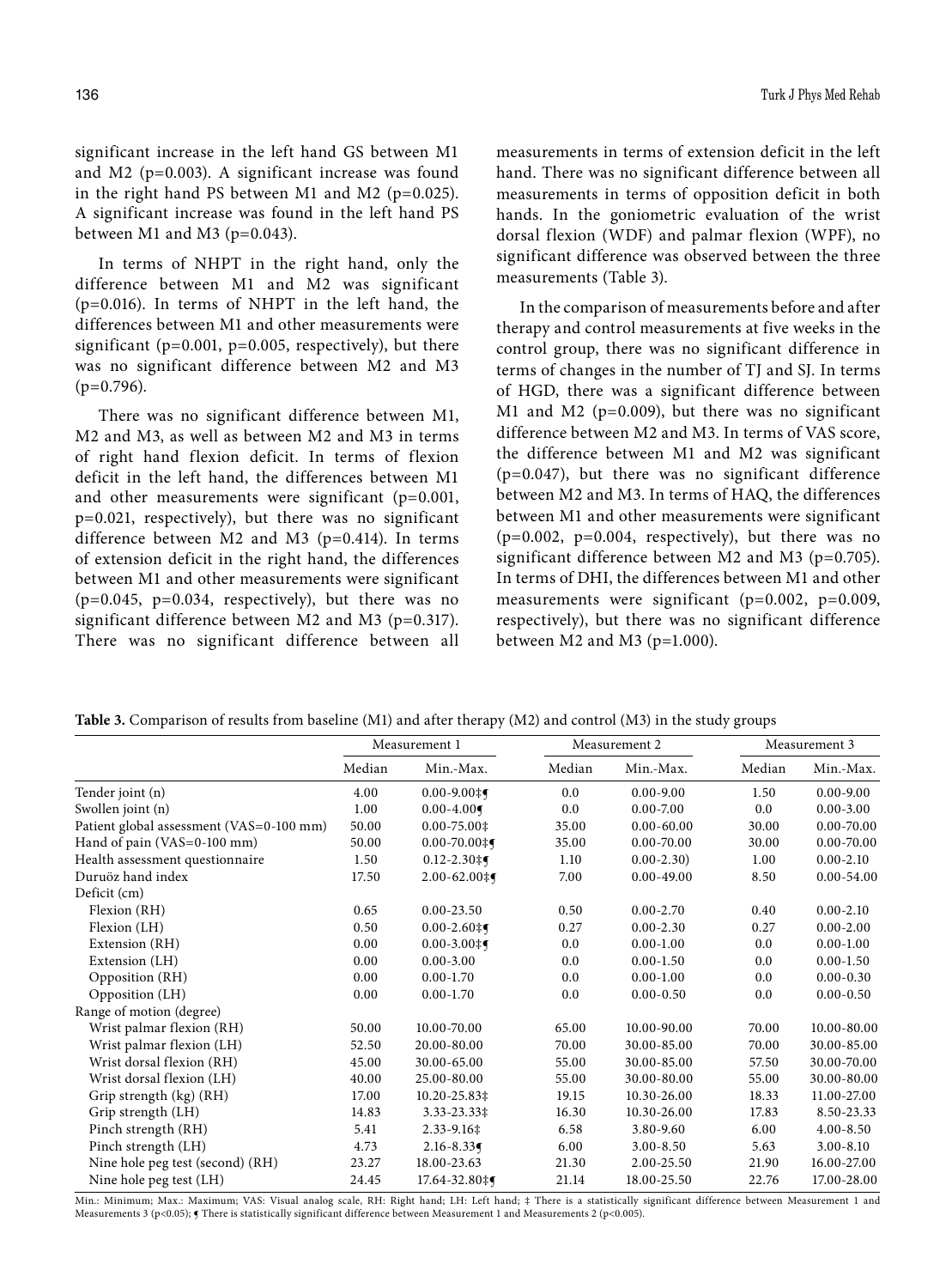Rheumatoid hand, galvanic current, hand exercise 137

There was no significant difference between the measurements in term of GS in the right hand. In terms of GS in the left hand, only the difference between M1 and M3 was significant (p=0.003).

In terms of PS in the right hand, the differences between M1 and other measurements were significant  $(p=0.008, p=0.004, respectively)$ , but there was no significant difference between M2 and M3 (p=0.593). There was no significant difference between the measurements in terms of PS in the left hand.

In terms of NHPT in the right hand, the differences between M1 and other measurements were significant  $(p=0.039, p=0.040, respectively)$ , but there was no significant difference between M2 and M3 (p=0.405). In terms of NHPT in the left hand, only the difference between M1 and M3 was significant (p=0.044).

In terms of flexion deficit in the right hand, the differences between M1 and other measurements were significant ( $p=0.029$ ,  $p=0.036$ , respectively), but there was no significant difference between M2 and M3 (p=0.564). In terms of flexion deficit in the left hand, the difference between M1 and M3 was significant (p=0.027).

There were no significant differences between the measurements in terms of extension and opposition deficits in both hand, as well as WDF and WPF (Table 4).

In comparison of the differences between the groups, no significant differences were observed between M1, M2 and M3, and M2 and M3 in terms of TJ, SJ, PGA, VAS, HAQ, DHI, GS, and PS (Table 5). Figure 1 shows VAS, DHI, GS, PS, and NHPT values of the groups in measurements 1, 2, and 3 (Figure 2).

## **DISCUSSION**

In the present study, we performed galvanic therapy and CEP on patients with rheumatoid hands. The results of the study indicated that both galvanic electrotherapy and CEP are effective in providing pain relief in rheumatoid hands, improving the strength and dexterity of the hands and reducing hand stiffness. In the galvanic electrotherapy group, the number of TJ decreased and a significant decrease in VAS score was noted after the therapy. The number of TJ and VAS scores in the control group did not show any decrease. However, it should not be overlooked that the number of NSAIDs used at baseline was higher, and the VAS score was lower in the control group. Improvements were noted in the flexion of the left

**Table 4.** Comparison of results from baseline (M1) and after therapy (M2) and control (M3) in the control group

|                                          |        | Measurement 1        |        | Measurement 2  |        | Measurement 3  |
|------------------------------------------|--------|----------------------|--------|----------------|--------|----------------|
|                                          | Median | Min.-Max.            | Median | Min.-Max.      | Median | Min.-Max.      |
| Tender joint (n)                         | 1.50   | $0.00 - 9.00$        | 0.0    | $0.00 - 8.00$  | 0.0    | $0.00 - 8.00$  |
| Swollen joint (n)                        | 0.50   | $0.00 - 5.00$        | 0.0    | $0.00 - 2.00$  | 0.0    | $0.00 - 5.00$  |
| Patient global assessment (VAS=0-100 mm) | 27.50  | $0.00 - 70.00$ ‡     | 15.00  | $0.00 - 50.00$ | 10.00  | $0.00 - 60.00$ |
| Hand of pain (VAS=0-100 mm)              | 22.50  | $0.00 - 90.001$      | 10.00  | $0.00 - 90.00$ | 10.00  | $0.00 - 50.00$ |
| Health assessment questionnaire          | 1.05   | $0.15 - 2.50 +$      | 0.73   | $0.00 - 2.10$  | 0.83   | $0.00 - 2.00$  |
| Duruöz hand index                        | 17.50  | $0.00 - 57.00 +$     | 9.50   | $0.00 - 34.00$ | 10.00  | $0.00 - 38.00$ |
| Deficit (cm)                             |        |                      |        |                |        |                |
| Flexion (RH)                             | 1.00   | $0.00 - 3.00 +$      | 0.15   | $0.00 - 2.50$  | 0.30   | $0.00 - 2.00$  |
| Flexion (LH)                             | 0.50   | $0.00 - 2.50$        | 0.30   | $0.00 - 1.50$  | 0.40   | $0.00 - 1.50$  |
| Extension (RH)                           | 0.00   | $0.00 - 3.00$        | 0.0    | $0.00 - 2.50$  | 0.0    | $0.00 - 3.00$  |
| Extension (LH)                           | 0.00   | $0.00 - 3.00$        | 0.0    | $0.00 - 2.00$  | 0.0    | $0.00 - 1.70$  |
| Opposition (RH)                          | 0.00   | $0.00 - 0.00$        | 0.00   | $0.00 - 0.00$  | 0.00   | $0.00 - 0.50$  |
| Opposition (LH)                          | 0.00   | $0.00 - 0.00$        | 0.00   | $0.00 - 0.00$  | 0.00   | $0.00 - 0.50$  |
| Range of motion (degree)                 |        |                      |        |                |        |                |
| Wrist palmar flexion (RH)                | 50.00  | 32.00-80.00          | 62.50  | 32.00-90.00    | 60.00  | 38.00-90.00    |
| Wrist palmar flexion (LH)                | 55.00  | 21.00-90.00          | 67.50  | 40.00-90.00    | 57.50  | 30.00-90.00    |
| Wrist dorsal flexion (RH)                | 42.50  | 27.00-70.00          | 54.00  | 30.00-80.00    | 55.00  | 29.00-80.00    |
| Wrist dorsal flexion (LH)                | 42.50  | 20.00-80.00          | 60.00  | 23.00-85.00    | 57.50  | 20.00-80.00    |
| Grip strength (kg) (RH)                  | 18.00  | 5.10-23.60           | 17.33  | 5.66-25.66     | 20.30  | 10.60-25.33    |
| Grip strength (LH)                       | 16.49  | $4.60 - 25.00$       | 18.66  | 6.30-26.66     | 18.83  | 8.30-27.50     |
| Pinch strength (RH)                      | 5.83   | $2.50 - 8.16 \neq 1$ | 6.49   | $4.00 - 8.60$  | 6.36   | 4.33-8.83      |
| Pinch strength (LH)                      | 5.30   | 2.20-7.83            | 5.83   | 4.00-7.50      | 6.13   | $3.50 - 8.20$  |
| Nine hole peg test (second)(RH)          | 22.63  | 17.59-28.30‡¶        | 20.32  | 12.20-25.60    | 20.35  | 15.03-29.00    |
| Nine hole peg test (LH)                  | 22.43  | 18.85-25.83¶         | 20.02  | 18.22-25.40    | 21.21  | 16.02-24.12    |

Min.: Minimum; Max.: Maximum; VAS: Visual analog scale, RH: Right hand; LH: Left hand; ‡ There is a statistically significant difference between Measurement 1 and Measurement 3 (p<0.05); ¶ There is statistically significant difference between Measurement 1 and Measurement 2 (p<0.05).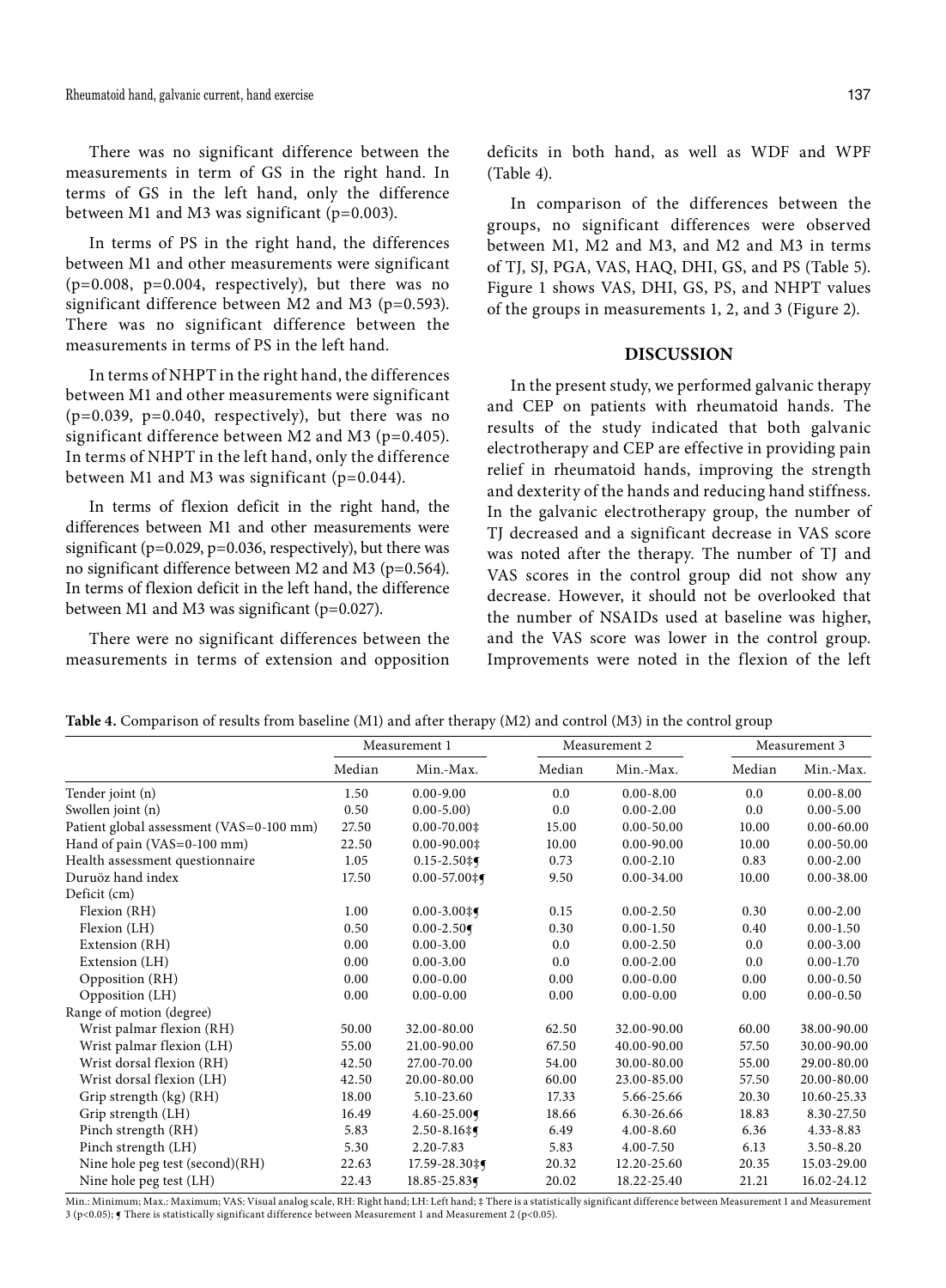| Table 5. The comparison between the groups before                                                                                                                                                                                                                                                        |          |                             |          |                    |       |         | and after therapy and at the control visit |                  |                                                                                                                                                             |       |                  |                           |                            |                |       |
|----------------------------------------------------------------------------------------------------------------------------------------------------------------------------------------------------------------------------------------------------------------------------------------------------------|----------|-----------------------------|----------|--------------------|-------|---------|--------------------------------------------|------------------|-------------------------------------------------------------------------------------------------------------------------------------------------------------|-------|------------------|---------------------------|----------------------------|----------------|-------|
|                                                                                                                                                                                                                                                                                                          |          | Measurement 1-Measurement 2 |          |                    |       |         | Measurement 1-Measurement 3                |                  |                                                                                                                                                             |       |                  | Measurement 2-Measurement |                            | ξ              |       |
|                                                                                                                                                                                                                                                                                                          |          | Study group                 |          | Control group      |       |         | Study group                                |                  | Control group                                                                                                                                               |       |                  | Study group               |                            | Control group  |       |
|                                                                                                                                                                                                                                                                                                          | Median   | Min.-Max.                   | Median   | -Max.<br>Min.      | p     | Median  | Min.-Max.                                  | Median           | Min.-Max                                                                                                                                                    | p     | Median           | Min.-Max                  | Median                     | Min.-Max.      | p     |
| TJ(n)                                                                                                                                                                                                                                                                                                    | 1.50     | $-2.0 - 9.0$                | 0.0      | $-3.0 - 5.0$       | 0.140 | 1.00    | $-2.0 - 4.0$                               | 0.0              | $-3.0 - 5.0$                                                                                                                                                | 0.328 | 0.0              | $-4.0 - 9.0$              | 0.0                        | $-1.0 - 2.0$   | 0.569 |
| SJ(n)                                                                                                                                                                                                                                                                                                    | 0.0      | $-7.0 - 4.0$                | 0.0      | $-1.0 - 5.0$       |       | 0.0     | $-7.0 - 4.0$                               | 0.0              | $-1.0 - 2.0$                                                                                                                                                | 1.000 | 0.0              | $-2.0 - 7.0$              | 0.0                        | $-5.0 - 0.0$   | 0.737 |
| PGA (VAS)                                                                                                                                                                                                                                                                                                | 5.0      | $20.0 - 70.0$               | 2.50     | $-20.0 - 40.0$     | 0.823 | $10.0$  | $0.0 - 40.0$                               | 10.0             | $-10.0 - 40.0$                                                                                                                                              | 0.593 | 5.0              | 20.0-70.0                 | $\overline{0.0}$           | $-10.0 - 50.0$ | 0.515 |
| HP (VAS)                                                                                                                                                                                                                                                                                                 | 12.50    | $20.0 - 60.0$               | 0.0      | $-25.0$<br>$-20.0$ | 0.190 | 22.50   | $10.0 - 50.0$                              | $0.25$<br>$0.25$ | $-20.0 - 90.0$                                                                                                                                              | 0.092 | 0.0              | $-50.0 - 50.0$            | 0.0                        | $-70.0 - 40.0$ | 0.631 |
| HAQ                                                                                                                                                                                                                                                                                                      | 0.20     | $-0.13 - 1.50$              | 0.17     | $-0.0 - 1.30$      | 0.601 | 0.30    | $0.18 - 0.80$                              |                  | $0.20 - 0.90$                                                                                                                                               | 0.786 | $_{0.0}$         | $0.90 - 0.50$             | 0.0                        | $-0.70 - 0.40$ | 1.00  |
| DНI                                                                                                                                                                                                                                                                                                      | 7.0      | $-2.0 - 19.0$               | 9.0      | $-16.0 - 26.0$     | 0.692 | 4.0     | $-4.0 - 29.0$                              | 8.50             | $-3.0 - 27.0$                                                                                                                                               | 0.588 | 0.0              | $-9.0 - 11.0$             | 0.0                        | $-10.0 - 13.0$ | 0.539 |
| Deficit (cm)                                                                                                                                                                                                                                                                                             |          |                             |          |                    |       |         |                                            |                  |                                                                                                                                                             |       |                  |                           |                            |                |       |
| F (RH)                                                                                                                                                                                                                                                                                                   |          | $0.0 - 2.50$                | $_{0.0}$ | $-0.50 - 1.60$     | 0.874 | 0.10    | $0.20 - 2.50$                              |                  | $0.0 - 1.60$                                                                                                                                                | 0.982 | $\overline{0.0}$ | $0.60 - 0.50$             | $\rm ^{0.0}$               | $-1.0 - 0.50$  | 0.715 |
| F(LH)                                                                                                                                                                                                                                                                                                    |          | $0.0 - 1.50$                | 0.0      | $0.0 - 1.00$       | 0.906 | 0.22    | $0.0 - 0.60$                               | 0.0              | $0.0 - 1.00$                                                                                                                                                | 0.204 | 0.0              | $-1.0 - 0.50$             | 0.0                        | $-1.0 - 0.0$   | 0.173 |
| E (RH)                                                                                                                                                                                                                                                                                                   | 0.0      | $0.0 - 3.00$                | 0.0      | $0.0 - 3.10$       | 0.487 | 0.0     | $0.0 - 3.00$                               | 0.0              | $0.0 - 3.20$                                                                                                                                                | 0.620 | 0.0              | $-0.50 - 0.0$             | 0.0                        | $0.0 - 1.00$   | 0.079 |
| E (LH)                                                                                                                                                                                                                                                                                                   | $_{0.0}$ | $0.0 - 3.00$                | 0.0      | $0.0 - 2.30$       | 0.457 | 0.0     | $0.0 - 3.00$                               | 0.0              | $0.0 - 1.00$                                                                                                                                                | 0.457 | 0.0              | $-0.50 - 0.0$             | 0.0                        | $0.0 - 3.00$   | 0.163 |
| O (RH)                                                                                                                                                                                                                                                                                                   | 0.0      | $0.0 - 1.70$                | 0.0      | $0.0 - 0.0$        | 0.094 | 0.0     | $0.0 - 1.70$                               | 0.0              | $0.50 - 0.0$                                                                                                                                                | 0.053 | 0.0              | $-1.0 - 0.0$              | 0.0                        | $-0.50 - 0.0$  | 0.632 |
| O (LH)                                                                                                                                                                                                                                                                                                   | 0.0      | $0.0 - 1.20$                | 0.0      | $0.0 - 0.0$        | 0.094 | 0.0     | $0.0 - 1.20$                               | 0.0              | $0.50 - 0.0$                                                                                                                                                | 0.053 | 0.0              | $0.50 - 0.10$             | 0.0                        | $-0.50 - 0.0$  | 0.549 |
| ROM (degree)                                                                                                                                                                                                                                                                                             |          |                             |          |                    |       |         |                                            |                  |                                                                                                                                                             |       |                  |                           |                            |                |       |
| WPF (RH)                                                                                                                                                                                                                                                                                                 | $-10.0$  | $52.0 - 10.0$               | $-10.0$  | $-34.0 - 11.0$     | 0.982 | 6.50    | 42.0-10.0                                  | $-6.0$           | 35.0-15.0                                                                                                                                                   | 0.476 | 0.0              | $-10.0 - 10.0$            | 0.0                        | 35.0-15.0      | 0.636 |
| WPF (LH)                                                                                                                                                                                                                                                                                                 | $-10.0$  | 50.0-10.0                   | $-10.0$  | $-30.0 - 20.0$     | 0.287 | $-10.0$ | 40.0-15.0                                  | $-5.0$           | $30.0 - 30.0$                                                                                                                                               | 0.187 | 2.50             | $-15.0 - 20.0$            | 2.50                       | 20.0-30.0      | 0.287 |
| WDF (RH)                                                                                                                                                                                                                                                                                                 | $-7.50$  | $30.0 - 10.0$               | $-6.50$  | $-33.0 - 5.0$      | 0.502 | $-10.0$ | 40.0-10.0                                  | 6.50             | $-45.0 - 25.0$                                                                                                                                              | 0.599 |                  | $-25.0 - 25.0$            |                            | $-25.0 - 25.0$ | 1.000 |
| WDF (LH)                                                                                                                                                                                                                                                                                                 | $-10.0$  | $-45.0 - 10.0$              | $-11.0$  | $-49.0 - 15.0$     | 0.966 | $-6.0$  | $45.0 - 20.0$                              | 7.50             | $-35.0 - 25.0$                                                                                                                                              | 0.161 | $-5.0$           | $-30.0 - 30.0$            | $1.0\,$                    | $-20.0 - 45.0$ | 0.165 |
| $GS(kg)$ $(RH)$                                                                                                                                                                                                                                                                                          | $-0.42$  | $-5.64 - 5.0$               | $0.0\,$  | $-5.90 - 6.34$     | 0.307 | $-1.25$ | $-6.34 - 1.0$                              | 0.99             | $-3.66 - 5.0$                                                                                                                                               | 0.371 | 0.25             | $-4.90 - 4.0$             | 0.18                       | $-5.94 - 5.0$  | 0.532 |
| GS (LH)                                                                                                                                                                                                                                                                                                  | $-1.0$   | $-7.97 - 3.66$              | $-1.82$  | $-2.67$<br>$-5.30$ | 0.505 | $-1.33$ | $-7.67 - 0.0$                              | 0.83             | $-4.66 - 1.0$                                                                                                                                               | 0.124 | 0.0              | $-9.00 - 3.0$             | $-1.48$                    | $-3.97 - 5.64$ | 0.236 |
| PS (RH                                                                                                                                                                                                                                                                                                   | $-0.20$  | $3.00 - 1.33$               | $-0.58$  | $-0.36$<br>$-2.30$ | 0.429 | $-0.83$ | 7.27-0.53                                  | 0.67             | $3.40 - 0.66$                                                                                                                                               | 0.632 | $-0.50$          | $5.60 - 2.20$             | $0.24$<br>$0.33$<br>$0.27$ | $-1.77 - 1.67$ | 0.145 |
| PS (LH)                                                                                                                                                                                                                                                                                                  | $-0.48$  | 4.50-1.16                   | $-0.30$  | $-0.83$<br>$-2.16$ | 0.917 | $-0.52$ | 5.84-1.56                                  | 0.51             | $-4.50 - 1.16$                                                                                                                                              | 0.917 | 0.50             | $4.20 - 1.20$             |                            | $2.04 - 1.60$  | 0.708 |
| NHPT (RH)                                                                                                                                                                                                                                                                                                | 0.90     | $-1.00 - 5.50$              | 1.30     | $-5.39$<br>$-2.70$ | 0.308 | 0.67    | $1.76 - 4.76$                              | 0.88             | $-1.52 - 3.30$                                                                                                                                              | 1.000 | 0.33             | $-1.50 - 2.0$             |                            | $3.40 - 3.00$  | 0.724 |
| NHPT (LH)                                                                                                                                                                                                                                                                                                | 1.30     | $-1.00 - 5.50$              | 0.91     | $-4.41$<br>$-1.80$ | 0.422 | 2.33    | $-2.76 - 5.0$                              | 1.23             | $3.60 - 4.13$                                                                                                                                               | 0.803 | 0.15             | 5.50-5.0                  | 0.20                       | $2.32 - 2.48$  | 0.755 |
| hand; LH: Left hand; F: Flexion; E: Extension; O. Opposition; ROM: Range of motion; WPF: Wrist palmar flexion; WDF: Wrist dorsal flexion; GS: Grip strength; PS: Pinch strength; NHPT: Nine hole peg test; p<0.05 statisticall<br>Min.: Minimum; Max.: Maximum; TJ: Tender joint; SJ: Swollen joint; HP: |          |                             |          |                    |       |         |                                            |                  | Hand pain; PGA: Patient global assessment; HP: Hand pain; VAS: Visual analog scale; HAQ: Health assessment questionnaire; DHI: Duruoz Hand Index; RH: Right |       |                  |                           |                            |                |       |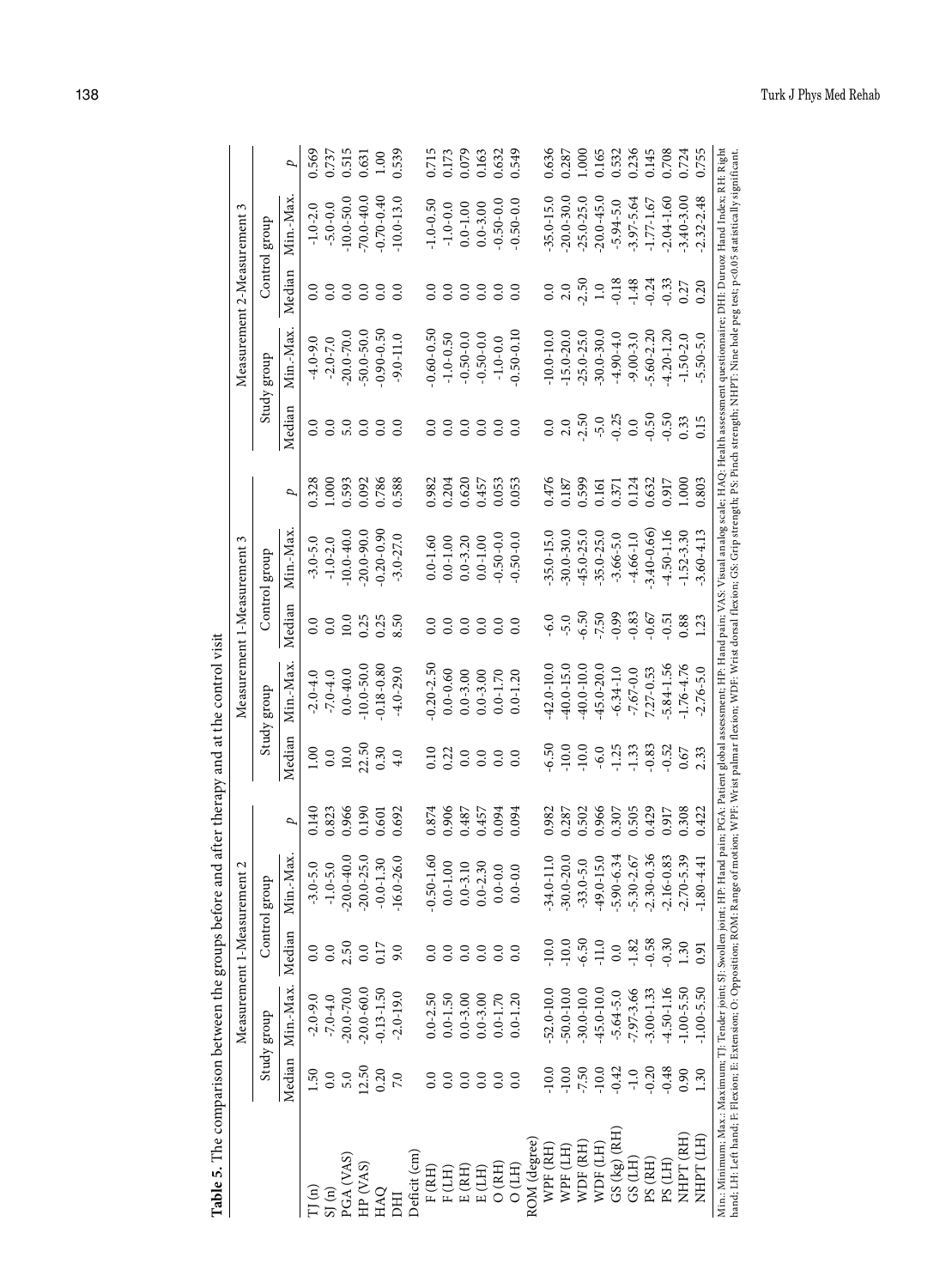

**Figure 2.** Overall evaluations at follow-up. VAS: Visual analog scale; GS: Grip strength; PS: Pinch strength: NHPT: Nine hole peg test; RH: Right hand; LH: Left hand.

hand in both groups, flexion of the right hand in the control group, and extension and ROM of the right hand in the control group. The exercise resulted in no change in opposition. Improvements in HAQ and DHI values were noted in both groups. Improvements in the flexion deficit of the right hand and extension deficit of the left hand were noted in the study group. In the control group, an improvement in the flexion deficit was observed in both hands. Although goniometric measurements of the ROM of the wrists showed increases in both groups, and improvements in the flexibility of the hand after the therapy, this difference did not reach statistical significance. Grip strength and PS were found to be improved, and this was more prominent in the study group. However, this effect became weaker three weeks after the completion of the 10 day therapy. The NHPT measurements showed improvement in the speed and dexterity of both hands in the control group and in the left hand in the study group.

Research indicates that women with RA have a 21% decline in grip strength compared to healthy patients, and experience restrictions in most activities. Suggested reasons include pain, decreased hand strength and grip function.[18] Exercise is recommended, although there is limited evidence for the effectiveness of hand exercises in patients with  $RA.^{[4,9,19]}$  Evidence for an improvement in hand strength has been proposed with forced exercise for a long time.[20] Although there is no clear evidence for the control of hand deformity and joint destruction by physical agents and exercise, these

modalities are used to relieve hand pain, stiffness, and weakness.[5,10,21]

Cima et al.[22] randomly assigned women with RA and hand deformity to two groups (n=13), and the study group performed exercises to strengthen the intrinsic and extrinsic muscles of the hands, and no exercise was performed by the control group (n=7). The patients in the study group performed exercises once daily and five days in a week under the supervision of a physiotherapist and performed 20 sessions of home exercises for two months. The study found marked improvements in GS, PS, and HAQ values of the study group compared to the control group. Prolonged duration of physical therapy up to 20 sessions was said to be effective.

In this study, improvements were also noted in HAQ, GS, and PS values although a 10 day exercise program was performed. The reason for the shorter treatment period is that the insurance coverage was limited to 10 days of physiotherapy. Therefore, the duration of the exercise program was reduced together with electrotherapy.

O'Brien et al.<sup>[3]</sup> randomly assigned 67 patients with RA to three groups, and experienced therapists administered a joint protection program along with strengthening and mobilizing exercises to the patients in group 1 (n=21); joint protection program and mobilizing exercises were administered to patients in group 2 (n=24); and only the joint protection program was administered to the patients in group 3 (n=22).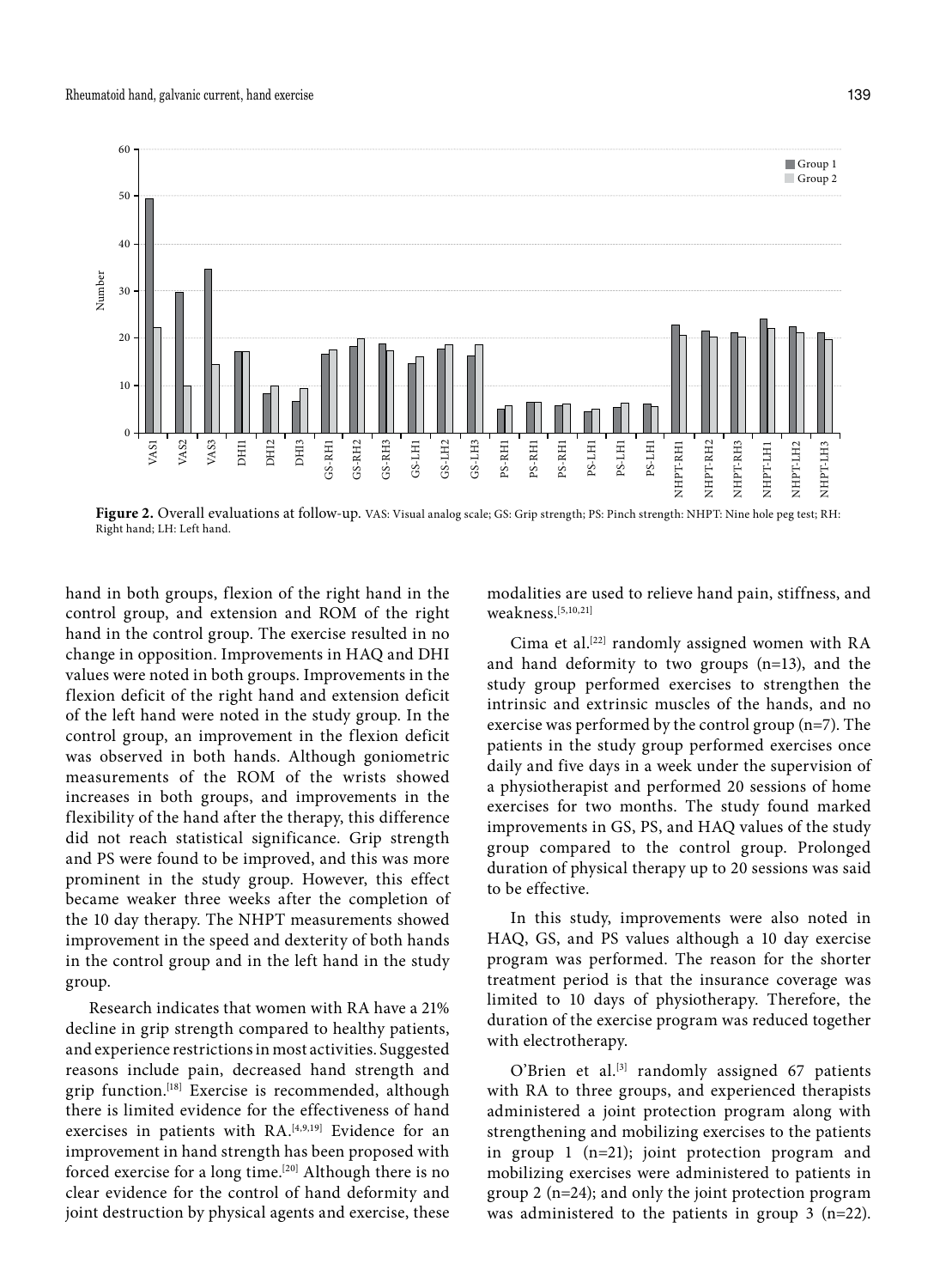They performed Arthritis Impact Measurement Scales II (AIMS II; upper limb, and hand and finger function subscales), gross grip, key grip, and right index finger flexion assessments at 1, 3, and 6 months. As a consequence, they reported improvements in hand function and grip strength with strengthening and mobilizing exercises.

Brorsson et al. $^{[11]}$  performed a finger resistance exercise program in 20 patients with RA for 10 minutes a day, five sessions a week for a duration of 12 weeks using therapeutic putty, and compared the results with 20 patients in a control group. They evaluated finger extension force, hand function (grip ability test), and administered the Disabilities of the Arm, Shoulder and Hand (DASH) questionnaire every six weeks for the study duration of 18 weeks. At the end of the study, they reported improvement in hand function in both groups, and the DASH score showed marked improvement in the exercise group.

Rønningen et al.<sup>[18]</sup> randomly assigned 60 patients with RA to two groups; one group was administered CEP, and the other group was administered an intensive hand exercise program five times a week for a duration of 14 weeks. Grip ability test (GAT), self-estimated hand function (SEHF), and the Stanford Health Assessment Questionnaire (MHAQ) were administered to evaluate GS, PS, VAS, and joint mobility assessment at baseline, two weeks and 14 weeks. At the end of 14 weeks, the intensive hand exercise group showed significant improvements in all measurements compared to the other group.

In the study by Dogu et al.<sup>[23]</sup> one group (n=23) was administered isotonic exercises, and another group (n=24) was administered isometric exercises. The patients performed exercises for two weeks under the supervision of a physiotherapist, and hot paraffin wax was applied for 15 minutes before each exercise session. The patients continued the exercise program at home for four weeks. At the end of the six-week exercise program, improvements were noted in both groups in terms of VAS score, DHI, NHPT, and HS and exercise types were not superior to each other.

Many types of hand exercises are available for rheumatoid hands, including active-assisted and active ROM exercises, forced finger exercise, and dynamic isotonic exercises. In addition, there is no consensus regarding frequency of exercises, such as twice daily, daily, or twice weekly.<sup>[21]</sup> The researchers of this study preferred CEP due to the fact that the patients easily learned how to perform this exercise and they continued to perform the exercises at home twice daily without need for further supervision. The exercises were gentle and therefore well-tolerated by the patients, and did not cause an increase in inflammation.

Electrotherapeutic modalities are used to relieve pain and stiffness in RA. The main advantage of electrotherapy is reduced side effects compared to DMARD. In three reviews by Brosseau et al. electrical stimulation and TENS were evaluated in the management of RA.<sup>[5-7]</sup> There is only one randomized and controlled trial (RCT) of 15 cases, in which electrical stimulation was reported to provide clinical benefits to grip strength and fatigue resistance in rheumatoid hands.[7] Three RCT showed that TENS for 15 minutes a day for three weeks reduced the intensity of resting pain in 78 patients with RA. The present study performed galvanic electrotherapy for 15 minutes a day for 10 days.

Electrotherapy provides pain relief and improves muscle strength. TENS and galvanic electrotherapy have a unidirectional electric flow with 0 frequencies. A hydroelectric bath therapy can be performed in the Stanger bath or using small water tanks with electrodes placed in the water. The patient places the upper and lower extremity in the water tank and the therapy continues for 15-20 minutes. Only two cells can be used for the hands. The basic effect of a galvanic electrotherapy is the introduction of ions into tissue to produce chemical reactions. Analgesic effects are related to the stimulation of afferent nerve fibers.[24]

The limitations of the present study include the small sample size, duration of the therapy being limited to 10 days, and a lack of long-term outcomes at six months, although outcomes were also evaluated three weeks after the conclusion of therapy.

The therapy employed two galvanic cells and intragroup analyses showed reductions in pain, hand strength, and flexion and extension deficits of the hand, as well as significant improvement in dexterity. These findings suggest that practitioners should take advantage of different modalities of electrotherapy.

In conclusion, a decrease in hand pain and improvement in functionality and strength were observed, which was more prominent in the study group; however, this effect decreased after three weeks. The comparison of the two groups did not reveal a significant difference. It can be inferred that galvanic electrotherapy and conservative hand exercises are effective in the treatment of rheumatoid hands. However, we are unable to suggest the superiority of galvanic electrotherapy over hand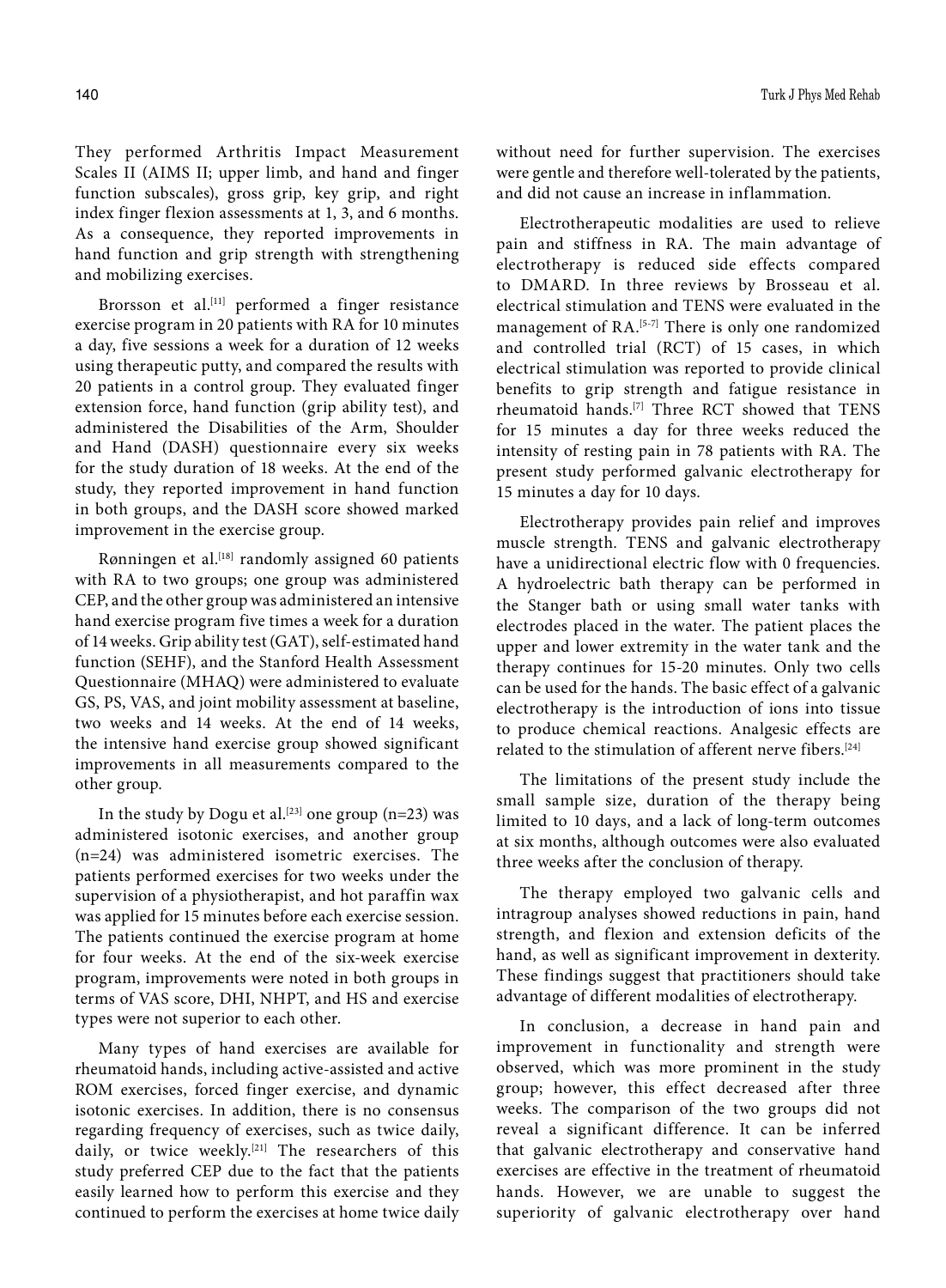exercises, with the exception of better pain relief with galvanic electrotherapy. We can recommend CEP in order to improve hand strength and dexterity, and to reduce stiffness in patients with RA. Exercise and electrotherapy favorably affected hand mobility, function and strength.

#### **Appendix**

Conservative hand exercise program (CEP)

The program consisted of the following gentle exercises performed against resistance of a soft putty: ulnar deviation of the wrist (with fingers flexed), flexing the fingers into a fist, extending the fingers, touching the tip of each finger with the thumb, rolling a "ball" with palm on the table with extended fingers, radial finger walking with the four ulnar fingers moving towards the thumb, and abduction of the thumb with the IP joint flexed. Additionally, the following exercises were performed without resistance: volar and dorsal flexion of the wrist, pronation and supination of the hand and forearm, opposition of the thumb, and flexion of the IP joint of the thumb. In total, the program contained 11 different exercises. Each exercise in the program was repeated three times.[7]

#### **Declaration of conflicting interests**

The authors declared no conflicts of interest with respect to the authorship and/or publication of this article.

#### **Funding**

The authors received no financial support for the research and/or authorship of this article.

# **REFERENCES**

- 1. Adams J, Burridge J, Mullee M, Hammond A, Cooper C. Correlation between upper limb functional ability and structural hand impairment in an early rheumatoid population. Clin Rehabil 2004;18:405-13.
- 2. Dedeoğlu M, Gafuroğlu Ü, Yılmaz Ö, Bodur H. The relationship between hand grip and pinch strengths and disease activity, articular damage, pain, and disability in patients with rheumatoid arthritis. Turk J Rheumatol 2013;28:69-77.
- 3. O'Brien AV, Jones P, Mullis R, Mulherin D, Dziedzic K. Conservative hand therapy treatments in rheumatoid arthritis--a randomized controlled trial. Rheumatology (Oxford) 2006;45:577-83.
- 4. Wessel J. The effectiveness of hand exercises for persons with rheumatoid arthritis: a systematic review. J Hand Ther 2004;17:174-80.
- 5. Ottawa Panel. Ottawa Panel Evidence-Based Clinical Practice Guidelines for Electrotherapy and Thermotherapy Interventions in the Management of Rheumatoid Arthritis in Adults. Phys Ther 2004;84:1016-43.
- 6. Brosseau L, Judd MG, Marchand S, Robinson VA, Tugwell P, Wells G, et al. Transcutaneous electrical nerve stimulation (TENS) for the treatment of rheumatoid arthritis in the hand. Cochrane Database Syst Rev 2003;3:004377.
- 7. Brosseau LU, Pelland LU, Casimiro LY, Robinson VI, Tugwell PE, Wells GE. Electrical stimulation for the treatment of rheumatoid arthritis. Cochrane Database Syst Rev 2002;2:003687.
- 8. Piva SR, Goodnite EA, Azuma K, Woollard JD, Goodpaster BH, Wasko MC, et al. Neuromuscular electrical stimulation and volitional exercise for individuals with rheumatoid arthritis: a multiple-patient case report. Phys Ther 2007;87:1064-77.
- 9. de Jong Z, Munneke M, Zwinderman AH, Kroon HM, Ronday KH, Lems WF, et al. Long term high intensity exercise and damage of small joints in rheumatoid arthritis. Ann Rheum Dis 2004;63:1399-405.
- 10. Panel O. Ottawa Panel evidence-based clinical practice guidelines for therapeutic exercises in the management of rheumatoid arthritis in adults. Phys Ther 2004;84:934–72.
- 11. Brorsson S, Hilliges M, Sollerman C, Nilsdotter A. A sixweek hand exercise programme improves strength and hand function in patients with rheumatoid arthritis. J Rehabil Med 2009;41:338-42.
- 12. Arnett FC, Edworthy SM, Bloch DA, McShane DJ, Fries JF, Cooper NS, et al. The American Rheumatism Association 1987 revised criteria for the classification of rheumatoid arthritis. Arthritis Rheum 1988;31:315-24.
- 13. Küçükdeveci AA, Sahin H, Ataman S, Griffiths B, Tennant A. Issues in cross-cultural validity: example from the adaptation, reliability, and validity testing of a Turkish version of the Stanford Health Assessment Questionnaire. Arthritis Rheum 2004;51:14-9.
- 14. Duruöz MT, Poiraudeau S, Fermanian J, Menkes CJ, Amor B, Dougados M, et al. Development and validation of a rheumatoid hand functional disability scale that assesses functional handicap. J Rheumatol 1996;23:1167-72.
- 15. American Academy of Orthopaedic Surgeons. Measurement of joints. Joint motion: Method of measuring and recording. Edinburgh and London: Churchill Livingstone; 1965. p. 10-79.
- 16. Mathiowetz V, Kashman N, Volland G, Weber K, Dowe M, Rogers S. Grip and pinch strength: normative data for adults. Arch Phys Med Rehabil 1985;66:69-74.
- 17. Mathiowetz V, Weber K, Kashman N, Volland G. Adult norms for the nine hole peg test of finger dexterity. Occup Ther J Res 1985;5:24-38.
- 18. Rønningen A, Kjeken I. Effect of an intensive hand exercise programme in patients with rheumatoid arthritis. Scand J Occup Ther 2008;15:173-83.
- 19. Fraser A, Vallow J, Preston A, Cooper RG. Predicting 'normal' grip strength for rheumatoid arthritis patients. Rheumatology (Oxford) 1999;38:521-8.
- 20. Wessel J. The effectiveness of hand exercises for persons with rheumatoid arthritis: a systematic review. J Hand Ther 2004;17:174-80.
- 21. Chadwick A. A review of the history of hand exercises in rheumatoid arthritis. Musculoskeletal Care 2004;2:29-39.